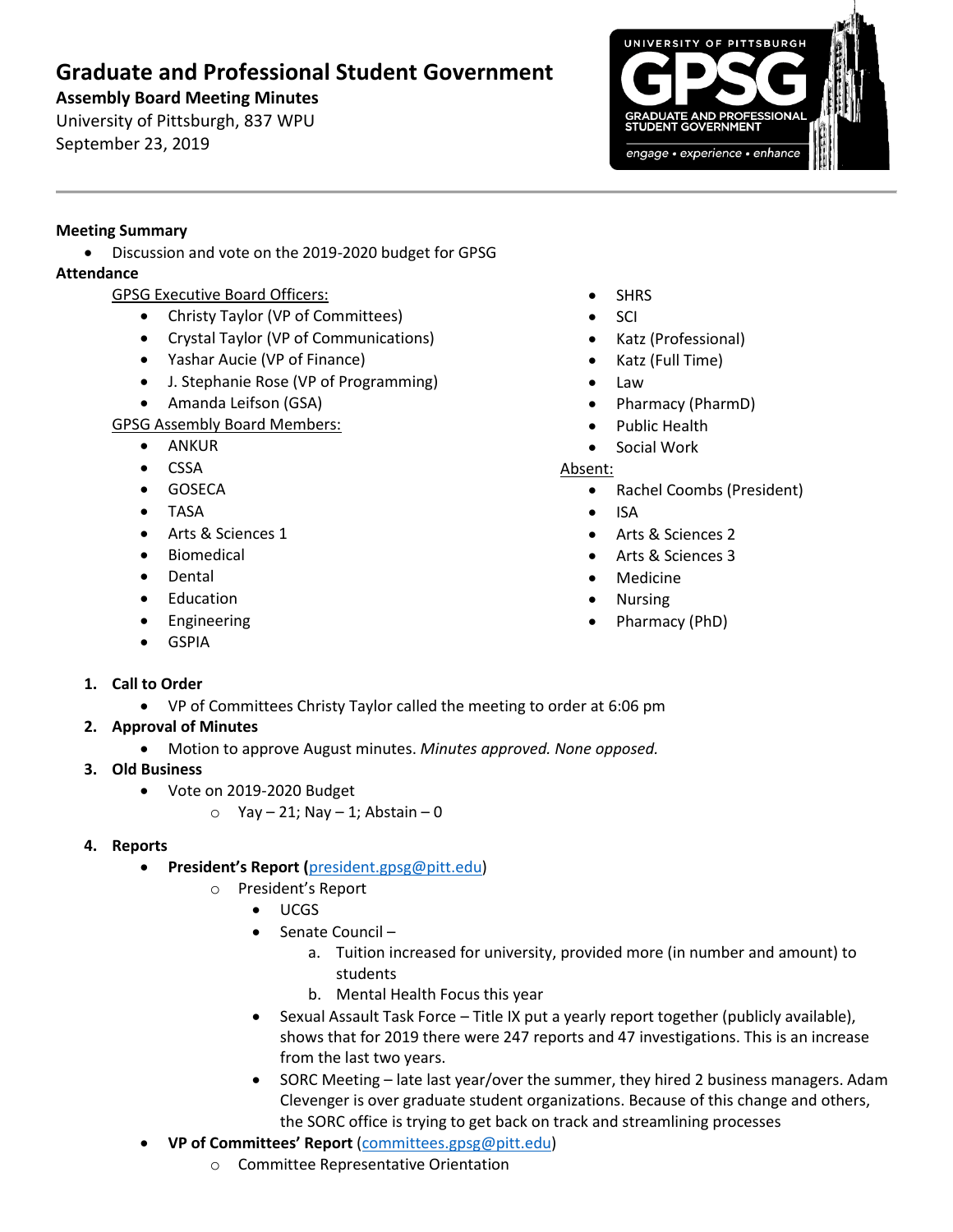- Tuesday, September 24<sup>th</sup> 4-5pm, 817 CL
- Thursday, September  $26<sup>th</sup>$  12-1pm, 826 CL
- o Most committee filled, 3 left in the university
	- Student Aid, Affairs, Admission
	- Dining Options
	- Student Recreation Advisory Board
- **Board of Trustee** 
	- EA sent out email about the committee descriptions
	- If you think there is someone who is interested, send Rachel an email/VP of Committees
	- Student attendance is important, a little hard because we don't have the schedule in advance – we have addressed this concern to Dr. Urban, as this only the  $2<sup>nd</sup>$  year we have had representation, we are working on making it more accessible to more students
- **VP of Communication's Report** [\(communications.gpsg@pitt.edu\)](mailto:communications.gpsg@pitt.edu)
	- o Eventbrite Link available on the website
	- o AB reps that have transferred leadership, please let VP of Communications know so that we can update the website with the AB representatives and contact information for students
	- o Events for fall semester have been laid out, and on our website (Upcoming Events)
		- Any events that you want other students to attend, please feel out the form found on our website, or email Crystal so we can get it up on the website
- **VP of Finance's Report** [\(finance.gpsg@pitt.edu\)](mailto:finance.gpsg@pitt.edu)
	- o September Finance Report
		- 9 Travel Grant applications
		- 2 Supplemental Fund applications
- **VP of Programming's Report** [\(events.gpsg@pitt.edu\)](mailto:events.gpsg@pitt.edu)
	- o GPSG Coffee Hour Stress Down (10/11):

[https://gpsgcoffeehourmentalhealthoct2019.eventbrite.com](https://nam05.safelinks.protection.outlook.com/?url=https%3A%2F%2Fgpsgcoffeehourmentalhealthoct2019.eventbrite.com&data=02%7C01%7Cgpsg%40pitt.edu%7C81e0b95f1bb846be060908d73a195dd1%7C9ef9f489e0a04eeb87cc3a526112fd0d%7C1%7C0%7C637041752932609556&sdata=v346raK3S7fbuH0b4ndnngSve075oSnFR%2FZJTy%2FtR1Q%3D&reserved=0)

- WPU Lower Lounge & Bigelow Lawn, 12-3 pm Free
	- a. A GPSG Coffee Hour with a TWIST! Come enjoy brunch, a massage, build your own stress ball and other activities to combat the stressors of being a grad student. We reserved this space so you can relax with your colleagues and friends. Mental health is important to us and we want to make sure you have the tools to protect your mental well-being.
- o Gradsgiving (11/27)[: https://gpsggradsgiving2019.eventbrite.com](https://gpsggradsgiving2019.eventbrite.com/)
	- a. WPU Ballroom, 5-7 pm Free
- o Myers-Briggs Indicator Assessment (12/3 & 12/4)
	- O'Hara Student Center, 11-1 pm Tickets \$7
		- a. The Myers-Briggs Type Indicator assessment can aid you in your academic and professional interactions. In this session, you will receive your MBTI report and learn about yourself and other indicator types.
			- i. December 3<sup>rd</sup>: [https://www.eventbrite.com/e/gpsg-mbti-session-i](https://www.eventbrite.com/e/gpsg-mbti-session-i-tickets-72156015585)[tickets-72156015585](https://www.eventbrite.com/e/gpsg-mbti-session-i-tickets-72156015585)
			- ii. December  $4<sup>th</sup>$ : [https://www.eventbrite.com/e/gpsg-mbti-session-ii](https://www.eventbrite.com/e/gpsg-mbti-session-ii-tickets-72157323497)[tickets-72157323497](https://www.eventbrite.com/e/gpsg-mbti-session-ii-tickets-72157323497)
- o GPSG Holiday Happy Hour (12/6): [https://gpsgholidayhh2019.eventbrite.com](https://nam05.safelinks.protection.outlook.com/?url=https%3A%2F%2Fgpsgholidayhh2019.eventbrite.com&data=02%7C01%7Cgpsg%40pitt.edu%7C81e0b95f1bb846be060908d73a195dd1%7C9ef9f489e0a04eeb87cc3a526112fd0d%7C1%7C0%7C637041752932659528&sdata=PWm0cicmTZYvrDPEOCtYwj1gR%2B9OCmckaYJGSyvYYhI%3D&reserved=0)
	- O'Hara Student Center, 5-7 pm Tickets \$5
- **Executive Administrator's Report** [\(gpsg@pitt.edu\)](mailto:gpsg@pitt.edu)
	- o Thank you to all the schools who submitted reports for this month's agenda!
	- o SORC
		- Student Organization of the Month
			- a. Email [sorc@pitt.edu](mailto:sorc@pitt.edu) for application
		- New Handbook Forthcoming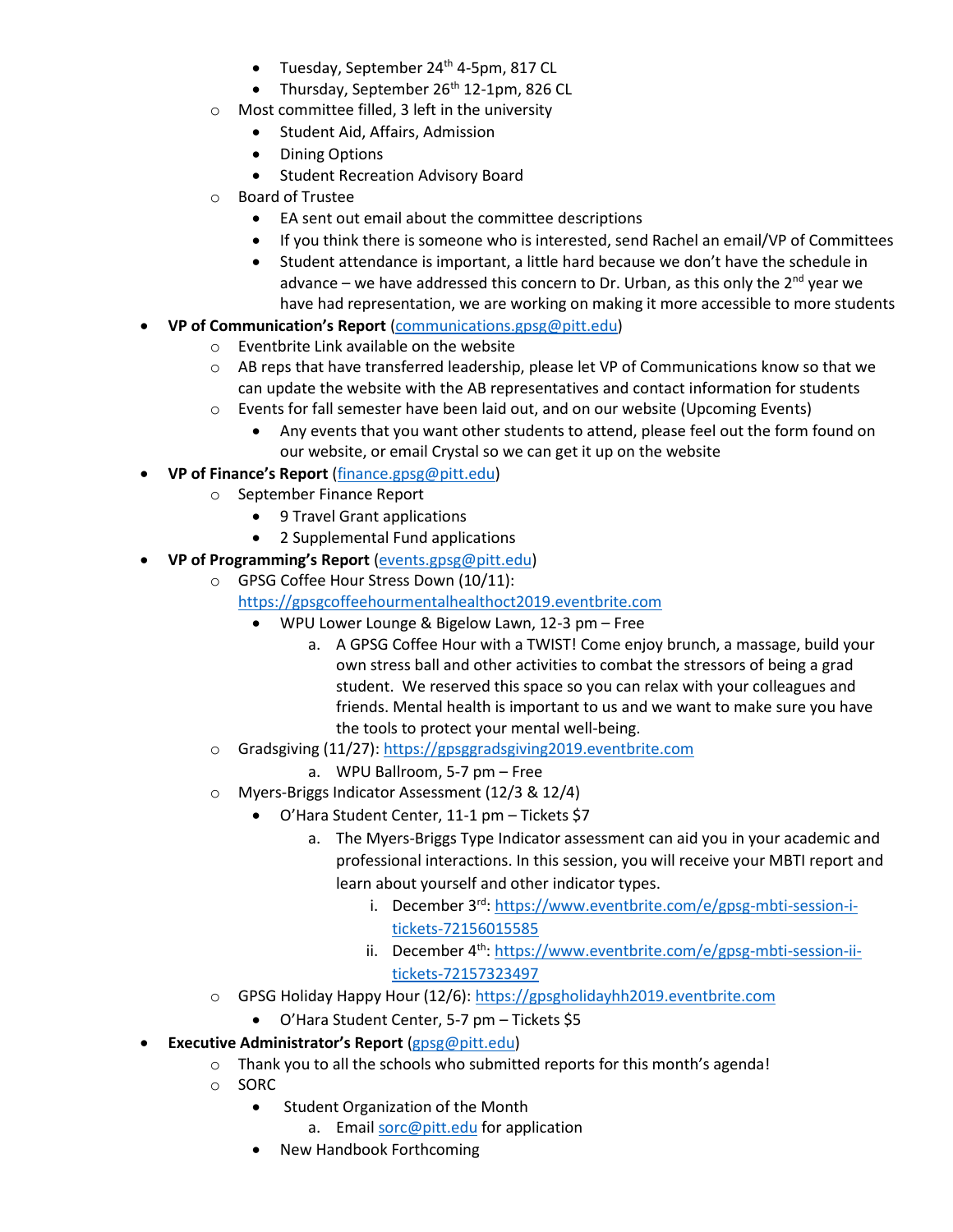- **Assembly Board Member Reports** 
	- o *Arts & Sciences*
		- First meeting for the A&S GSO, nothing too exciting to report
		- New people elected
		- Communications with new people
	- **Biomedical** 
		- Elections new rep (will email Crystal)
		- Career seminar series, 3 in the series
			- a. Biotech jobs
		- Orientation picnic best turn out for the last couple of years
		- Symposium -- all day long research symposium
			- a. Biomedical programs required to attend
		- Board game night
	- o *Dental Medicine*
		- Fall picnic, with students and families
		- Planning for Steel City speaker series, break-out sessions
	- o *Education*
		- First meeting, nomination/election for spots not filled
		- Family friendly events
			- a. Pumpkin patch event
	- o *Engineering*
		- Hilltop Urban Farms Volunteering Day, September 28<sup>th</sup>
		- If you enjoy working outdoors, making friends, learning new skills and contributing to the community. Volunteers perform a multitude of tasks including weeding, removing debris and clearing land. As the site continues to evolve, volunteers can expect to provide assistance with seeding, harvesting crops and more. No experience necessary, just a can-do attitude and a willingness to roll up your sleeves and dig in!
			- a. [https://docs.google.com/forms/d/14-](https://docs.google.com/forms/d/14-00hcsfsRQ8dDwewjsfrB8xqrHdZdFRvTqkVd03Czo/viewform?edit_requested=true) [00hcsfsRQ8dDwewjsfrB8xqrHdZdFRvTqkVd03Czo/viewform?edit\\_requested=tr](https://docs.google.com/forms/d/14-00hcsfsRQ8dDwewjsfrB8xqrHdZdFRvTqkVd03Czo/viewform?edit_requested=true) [ue](https://docs.google.com/forms/d/14-00hcsfsRQ8dDwewjsfrB8xqrHdZdFRvTqkVd03Czo/viewform?edit_requested=true)
			- b. Looking to do more volunteer events, let EGSO@pitt.edu know and they can add you to the email list
		- Past Events:
			- a. Ice Cream Social (8/29), White Water Rafting (9/22), Library workshops on literature reviews and authorship (9/18, 9/19)
		- Upcoming Event:
			- a. Global Ethics Day (10/16), has been asked to put a movie night together
		- Pitt Program Council Discussion are we permanently opting out or is it worth trying to access level of interest among graduate students?
	- o *GSPIA*
		- Water is Life Forum 9/24 4-6pm 3911 Posvar Hall
			- a. Round table discussion about water sanitation and access around the world. Includes speakers from Amizade, Pine Ridge Reservation, World Aral Region Charity, and Ecosoap Bank
			- b. [gspia.pitt.edu/events/ford-institute-human-security/water-life-forum](https://gspia.pitt.edu/events/ford-institute-human-security/water-life-forum)
		- Pan American Health Organization in Cuba: The Island's Public Health System and International Partnership 9/25 2:30-4pm 4130 Posvar Hall
			- a. [www.gspia.pitt.edu](http://www.gspia.pitt.edu/)
		- Gallery Crawl in the Cultural District 9/27 5:30-10pm
			- a. It's the biggest crawl of the year! The fall '19 edition, presented by UPMC and UPMC Health Plan, will feature nearly 30 crawl stops, including the return of Art in the Alley, a new pop-up installation of Los Trompos (first seen in Pittsburgh at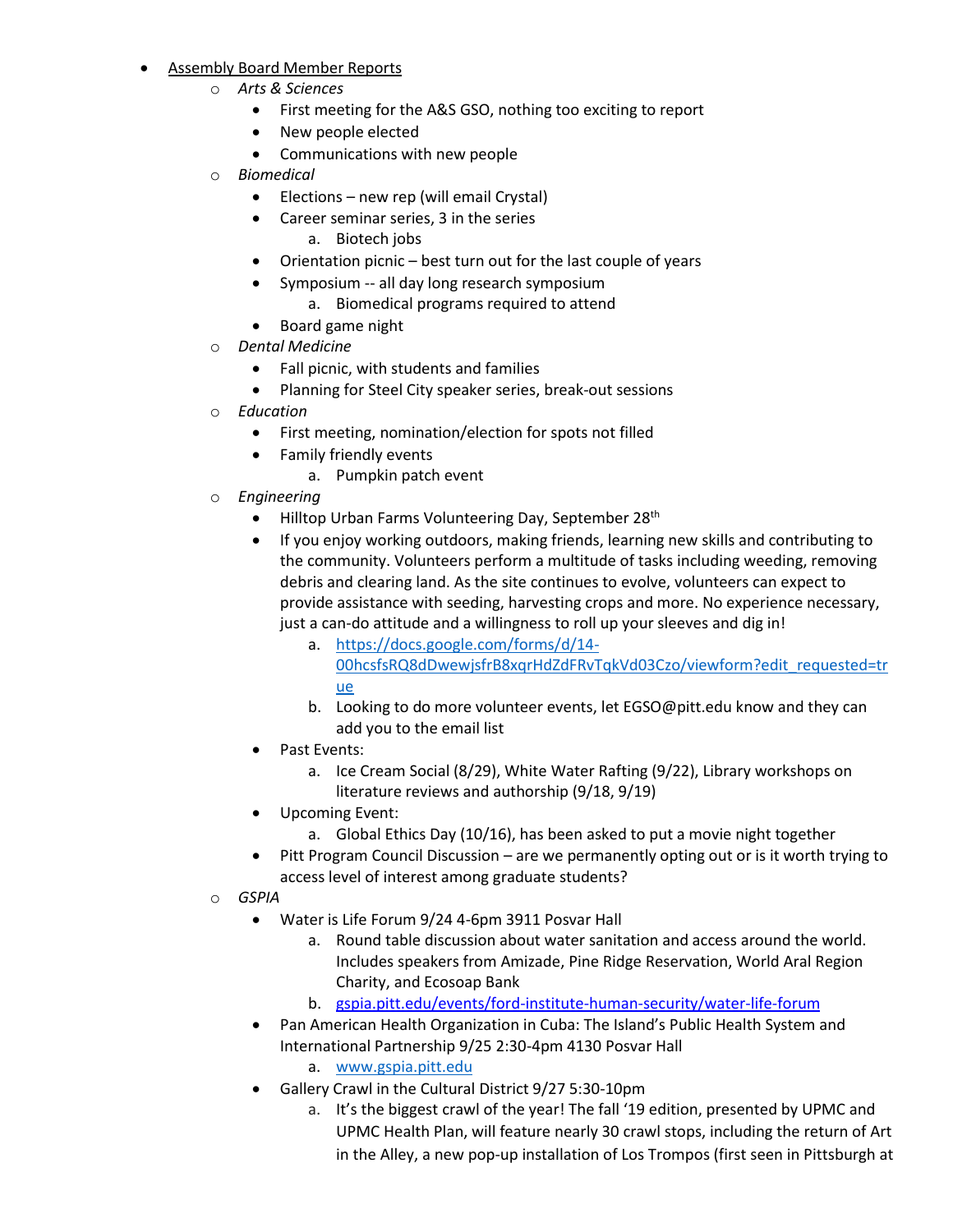this summer's Dollar Bank Three Rivers Arts Festival), multiple gallery exhibition premieres, live music outdoors, food trucks, and more. More information at [crawl.trustarts.org.](https://nam05.safelinks.protection.outlook.com/?url=https%3A%2F%2Fcrawl.trustarts.org%2F&data=02%7C01%7CJEG152%40pitt.edu%7C5cc94f455b184d98b6a608d739280343%7C9ef9f489e0a04eeb87cc3a526112fd0d%7C1%7C0%7C637040716331934996&sdata=7oBm8BxGAGBuvjsF%2BDlaSIFLPqXKx920SMYwXxO6Woo%3D&reserved=0)

- Mascaro Center Grants: rolling monthly review, intended to support student groups who are initiating programs, activities, or events that cover the broad topics of sustainability and help advance Pitt's Sustainability Plan
- Held a Happy Hour, had lunch with the dean
- Looking to provide more events that are centered on alcohol held a scavenger hunt for students
- o *School of Computing & Information*
	- Past Events:
		- a. Kennywood Day 8/25 great way for new students, faculty and staff to mingle
		- b. September Social Hour 9/6 180 students attended, really popular Get to Know you Trivia Game
	- Upcoming Events:
		- a. Fall Picnic 10/11 CS-GSO leading the event for graduate students, faculty, staff and alumni
		- b. Bowling Night (late Oct/early Nov) International Student Organization leading the event, working on securing the venue
		- c. Orientation on Library Resources East Asian Library holds regular workshops on Mendeley and Endnote for international students, but still working on what the topic of the orientation will be or if presenting information/resources available across campus would be sufficient
	- Supplemental Funding Questions discussion about policy?
- o *Katz (Full Time)*
	- Elections open for six new board members application period is open now; voting will end on 9/24
		- a. Looking for 3 MS/MAcc and 3 MBA students
		- b. Only 6 applicants so full board
	- Preparing for National Black MBA Conference (September 24-28) providing resources (interview prep, resume prep) and support to MBA students
	- 2019-2020 Initiatives
		- a. Katz students voting on which charity to support this year
			- i. Pittsburgh Education Partnership, Mario Lemieux Foundation, or Boys and Girls Club of Western PA
			- ii. All monetary fundraising this academic year will be donated
			- iii. Working on shared document to detail volunteer opportunities in the community
		- b. Focusing on school clubs and strengthening student engagement
			- i. Working with MS and MBA offices to inquire student interest & expectations
	- PSEB (PT) and SEB (FT) hosting joint welcome happy hour on Friday, September 13<sup>th</sup>
- o *Katz (Part Time)*
	- Nick Koroly has information about positions for graduate in start-up companies a. nik67@pitt.edu
- o *Law*
	- Upcoming events for law students
- o *Medicine*
	- No report
- o *Nursing* 
	- No report
- o *Pharmacy (PharmD)*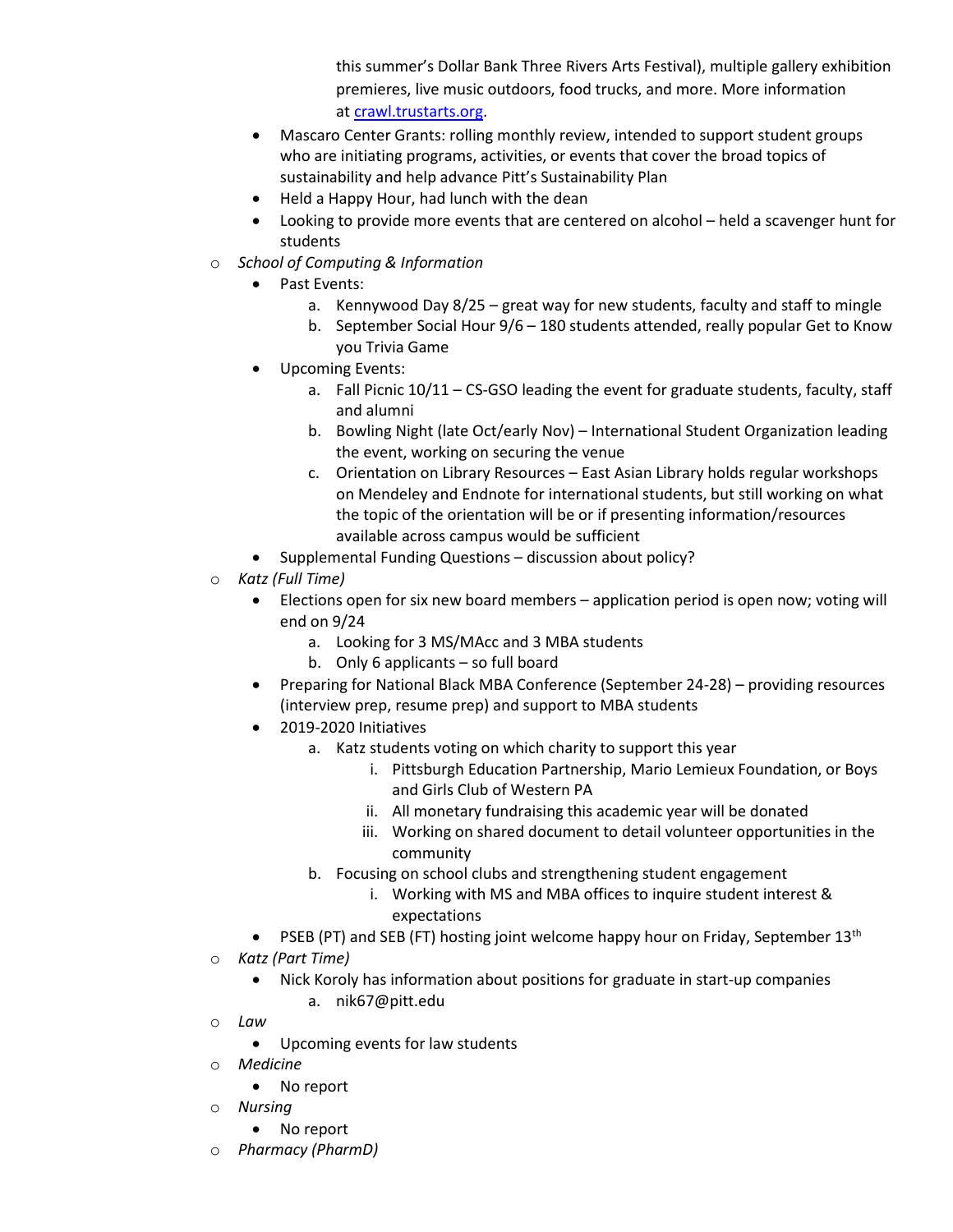- Generation Rx will be hosting a Drug Take Back Day with the DEA
- October 24th from 9am-3pm at the University Pharmacy in Nordenberg Hall
	- a. You can bring in any prescriptions, over-the-counter medications, vitamins, pet medications, supplements, ointments, creams, and gels. Drug Take Back Days ensure proper disposal of medications and are an integral part to helping with the opioid epidemic and preventing drug misuse. Please consider bringing your old or expired medications!
	- b. Flyer to be sent out
- o *Pharmacy (PhD)*
	- No report
- o *Public Health*
	- $\bullet$  First back to school social August 30<sup>th</sup>
	- Held a Blood Drive in the Commons area in the Public Health Building on September  $11<sup>th</sup>$
	- SGA Business meeting
- o *School of Health & Rehabilitation Sciences*
	- Fall Harvest graduate programs to promote to undergrads
	- 14 programs having difficulty to communicate with the various other organizations
	- Health Forum for SHRS students promote
		- a. Let undergrads know, how to relate to other medical fields
	- OTP pledge ceremony, blood drive (Hot Metal Bridge)
	- OT approved for first white coat ceremony
- **Social Work** 
	- Dean taking over December graduation, which previously the students had coordinated a. Planned location and will be sending out RSVPs for Dec graduation
	- Continuing Orientation Events throughout the first 6 weeks of the semester, collaborating with the School of Social Work
	- Students have reached out in concern of raising tuition prices, encouraged student to reach out to GPSG, any other groups working on this?
		- a. Raising tuition concerns students who may be complaining in other schools, let Social Work know as they are working to possibly mobilize students who have complaints
- o *ANKUR* 
	- Fall Social last week, 80 people, for new incoming students
	- New students (PhD) board members, so fewer new faces moving forward
	- Send GPSG EB invitations to events
- o *CSSA* 
	- First event 300 in attendance, family friendly event
- o *ISA* 
	- No report
- o *GOSECA*
	- First Happy hour last week
	- Currently redesigning the website
	- Planning their spring event
- o *TASA*
	- No report
- **5. Committee Reports**
	- See full reports on website [\(www.gpsg.pitt.edu\)](http://www.gpsg.pitt.edu/)
- **6. New Business**
	- Budget
		- o Travel Grants
			- Eligibility requirements for Travel Grants have to participate at the conference